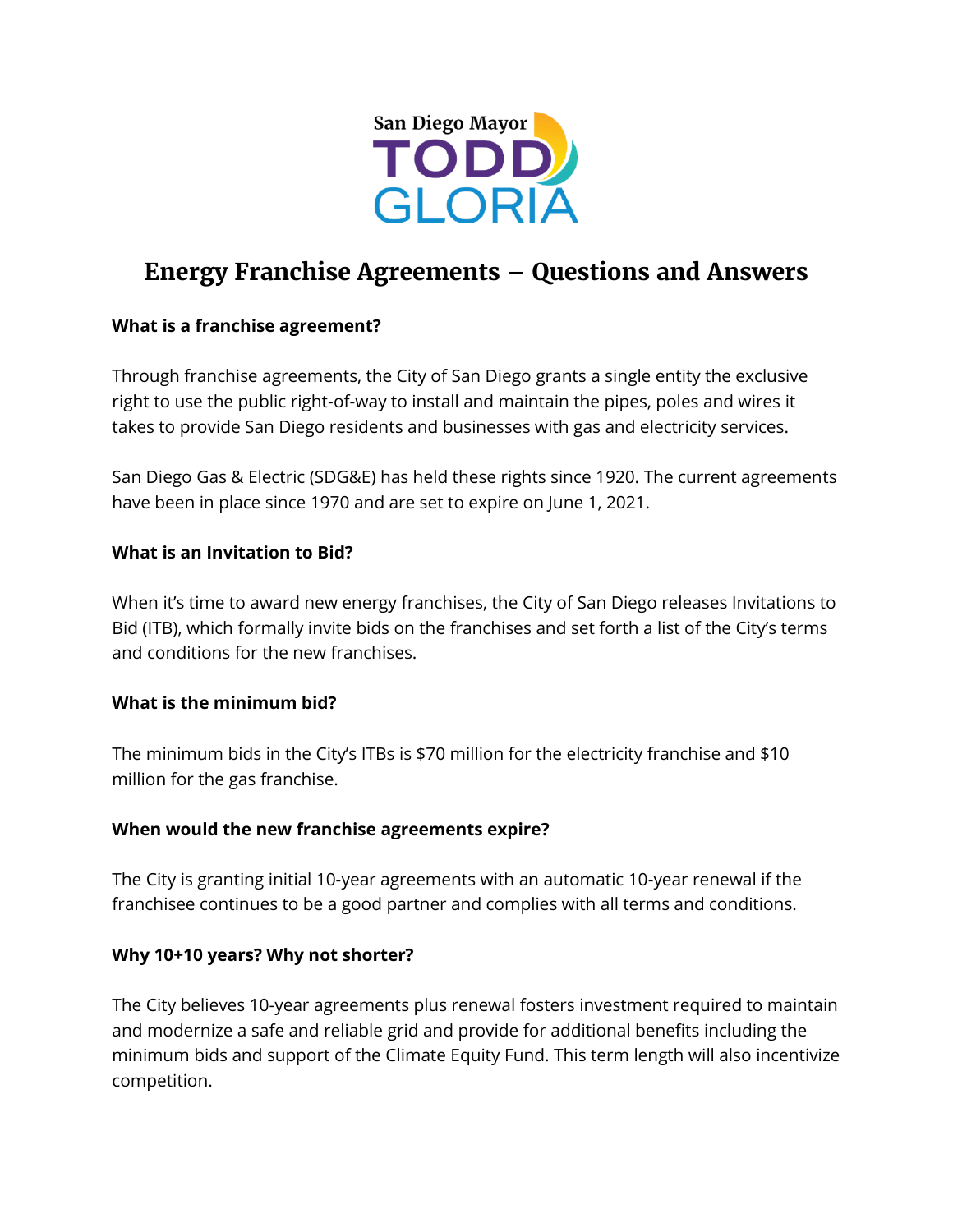By comparison, the current franchise agreements are for 50 years, and the aborted ITBs released late last year by the previous mayoral administration recommended a 20-year term but did not include additional penalties if the franchisee is not a good partner. The ITBs now include these penalties.

A 10+10 term provides accountability and protects the franchisee's investment while allowing the City and the franchisee to adapt to economic, technological and environmental changes in the energy market, including continued investments in modernizing the grid and climate resiliency.

Furthermore, should the city choose to municipalize, this process could take a decade or more. A 10+10 term provides for ratepayer certainty during that time and continued investments towards our climate goals.

## **How will the City reach its 100% renewable goals?**

The recent launch of San Diego Community Power, the region's first Community Choice Energy Provider, is key to ensuring San Diego meets its climate mandates. SDCP is committed to providing clean, renewable energy at competitive rates and investing in innovative programs to benefit the environment and the economy in our communities. SDCP will source cleaner electricity for approximately 770,000 customer accounts.

Additionally, this year the City will be updating its Climate Action Plan to further align with national and global goals for creating a more sustainable future for all through elevating equity, renewable energy and economic opportunity.

## **What if the City wants to create its own municipal energy authority?**

The City may terminate the franchises and municipalize at any time, using its power of eminent domain.

If the City wishes to pursue municipalization, the process to create a new authority would likely take years, if not decades. With that said, the City conducted a preliminary analysis and valuation of the assets. In the meantime, the City must have franchise agreements in place to maintain uninterrupted gas and electricity services for San Diego residents and businesses and continue to receive franchise fees from the franchisee.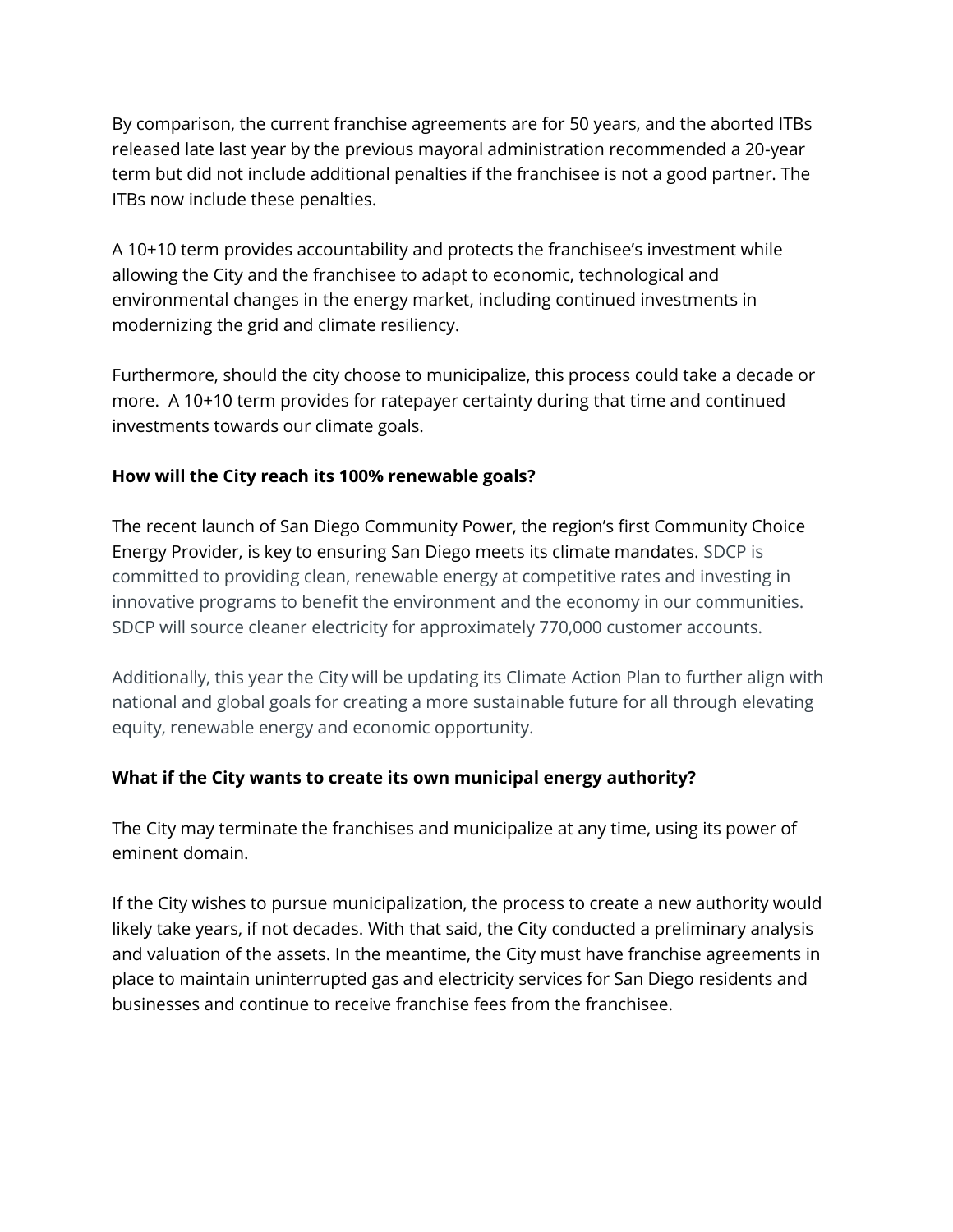## **Has the public been involved in this process?**

Yes. In partnership with all nine members of the City Council, Mayor Gloria launched a robust public engagement campaign to educate residents about the franchises and solicit opinions on San Diego's energy future.

This included 13 virtual community forums that drew hundreds of attendees, an online survey that netted nearly 1,400 responses and several public hearings at the City Council's Environment Committee. This process helped inform and improve the invitation to bid.

The results of the survey showed that City of San Diego residents value environmental protection, including reducing pollution and combatting climate change.

#### **Why are these new ITBs important?**

When it comes to creating an environmentally sustainable San Diego, awarding exclusive energy franchises is one of the most critical decisions the City will make.

The new ITBs set San Diego on a path to a greener future, and they have the teeth to ensure accountability.

These ITBs will ensure franchise agreements that meet the needs of residents, make financial sense for the City, advance our climate goals, and provide equitable access to environmental benefits for all our communities.

To win the exclusive right to use the taxpayers' land to provide energy to San Diegans, the holder of the new franchises will have to be a good partner in the City's effort to create a city that works for all residents.

# **Besides the 10+10 feature, how are these new ITBs an improvement over the aborted ITBs crafted by the previous administration?**

They include:

- A cooperative agreement containing 14 different desired terms and commitments that, among other things:
	- o support the City's climate-action efforts,
	- o advance climate equity,
	- o make San Diego more resilient to the impacts of climate change,
	- o modernize the local energy grid,
	- o and boost clean-energy resources.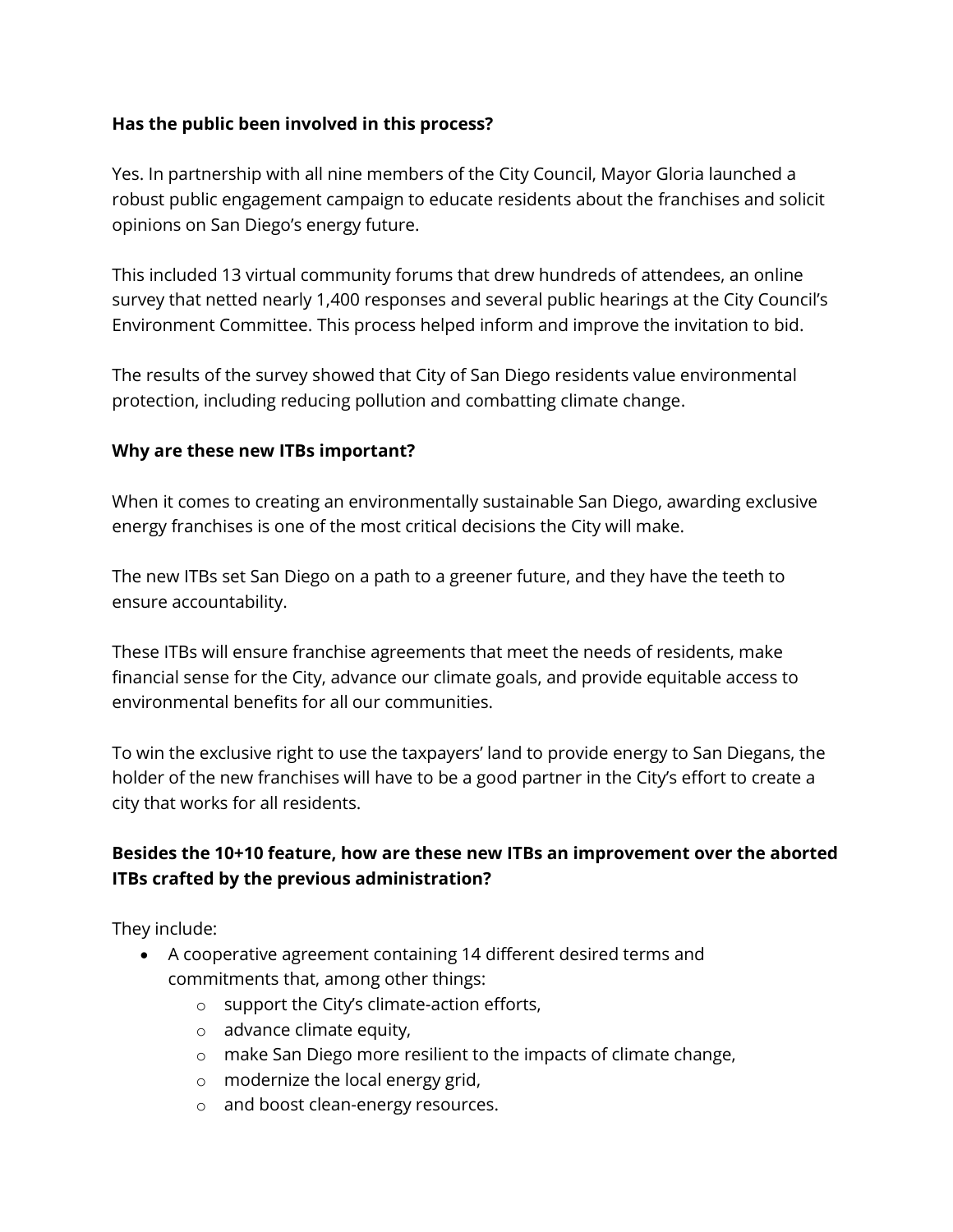- A requirement that the franchisee support the City's new Climate Equity Fund.
- The franchisees must have extensive experience in renewable-energy integration and smart-grid innovation.
- An explicit reference to the state law that allows the City to create a municipal energy utility.
- The creation of a Citizens' Review Committee to provide oversight of the franchisee's compliance with the terms of the franchise.

# **How are they better than the existing agreements reached in 1970?**

They include:

- Strong worker-protection and -retention language.
- A tiered dispute resolution process allowing for mediation between the City and the franchisee to avoid costly litigation.
- Increased disclosure requirements to ensure transparency of the public's business.
- Prevention of passing the costs of the minimum bid onto the ratepayers.
- And strong remedies such as a \$30-million performance bond to protect the City from contract breaches.

## **Tell me more about the cooperative agreement in the new ITBs.**

Among other things, the City's desired terms and commitments include to:

- Work collaboratively with San Diego Community Power, the community-choice alliance under which San Diego and four other cities purchase energy on the open market to reach the City's renewable goals.
- Climate-proof the energy grid, including implementing new fire-protection and prevention measures.
- Help San Diego move toward to a green economy by transitioning away from natural gas and training gas workers for green-energy jobs, as well as taking steps to create a more diverse workforce.
- Provide opportunities for low- and moderate-income residents to reduce their bills through energy efficiency.
- Provide ratepayer relief during the pandemic.
- Conduct a thorough review of customer service in underserved communities and create a plan to improve service in those areas.